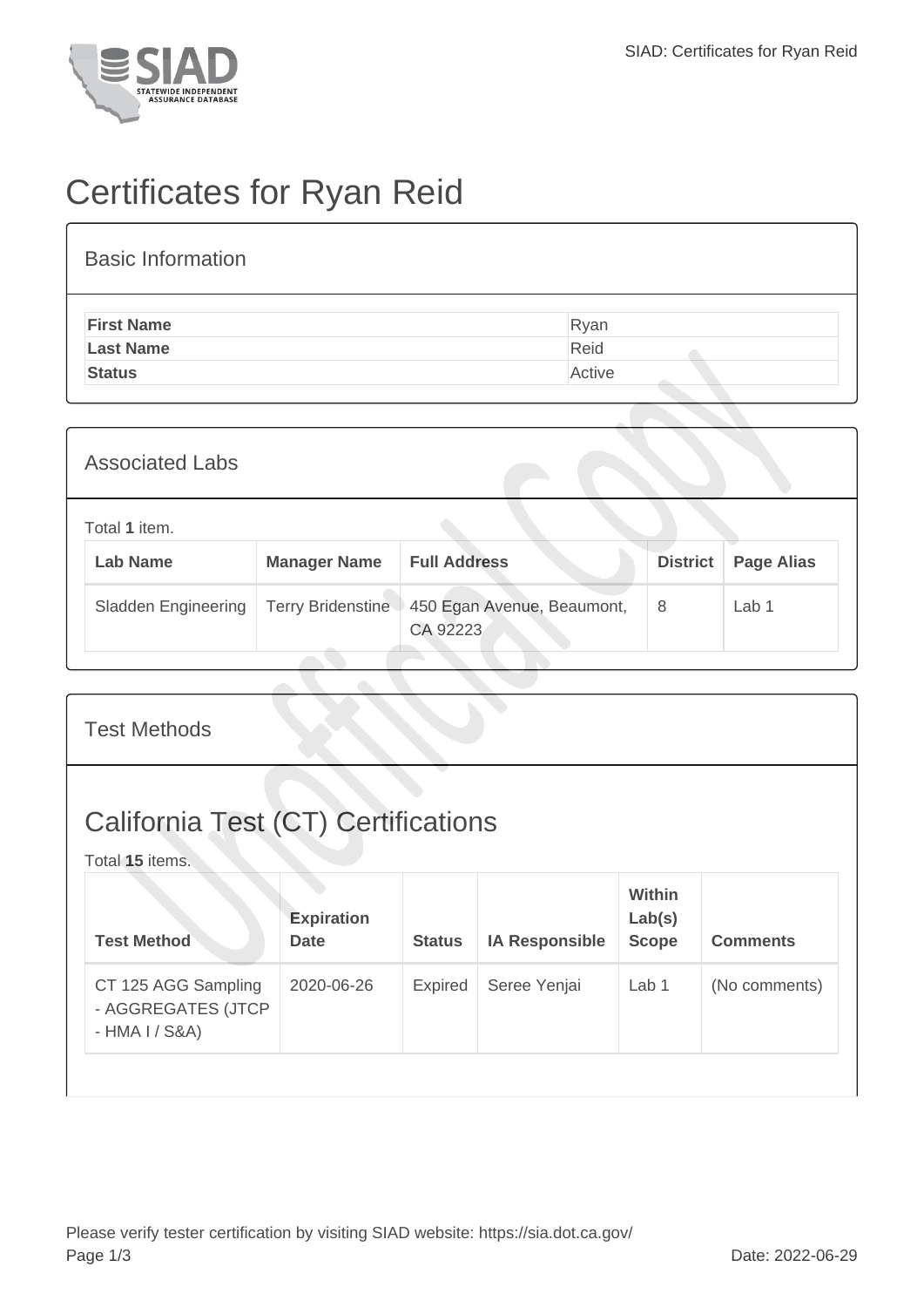

| <b>Test Method</b>                                                    | <b>Expiration</b><br><b>Date</b> | <b>Status</b> | <b>IA Responsible</b> | <b>Within</b><br>Lab(s)<br><b>Scope</b> | <b>Comments</b>                         |
|-----------------------------------------------------------------------|----------------------------------|---------------|-----------------------|-----------------------------------------|-----------------------------------------|
| CT 125 AGG Sampling<br>- AGGREGATES                                   | 2024-06-07                       | Active        | Shaya<br>Meisamifard  | Lab <sub>1</sub>                        | Adjusted to 3<br>years<br>Certification |
| CT 125 BIT Sampling -<br><b>BITUMINOUS</b>                            | 2024-06-07                       | Active        | Shaya<br>Meisamifard  | (No lab)                                | Adjusted to 3<br>years<br>Certification |
| CT 125 CEM Sampling<br>- CEM                                          | 2024-06-07                       | Active        | Shaya<br>Meisamifard  | Lab <sub>1</sub>                        | Adjusted to 3<br>years<br>Certification |
| CT 125 GEN Sampling<br>- GENERAL                                      | 2024-06-07                       | Active        | Shaya<br>Meisamifard  | Lab <sub>1</sub>                        | Adjusted to 3<br>years<br>Certification |
| CT 125 HMA Sampling<br>- HMA (JTCP - HMA I)                           | 2020-06-26                       | Expired       | Seree Yenjai          | Lab 1                                   | (No comments)                           |
| CT 125 HMA Sampling<br>- HMA                                          | 2024-06-07                       | Active        | Shaya<br>Meisamifard  | Lab 1                                   | Adjusted to 3<br>years<br>Certification |
| CT 231 Relative<br><b>Compaction - Nuclear</b><br>Gage                | 2023-06-07                       | Active        | Shaya<br>Meisamifard  | Lab 1                                   | (No comments)                           |
| CT 504 Air Content of<br><b>PCC - Pressure Method</b><br>(JTCP - PCC) | 2024-02-16                       | Active        | <b>Jackie Treat</b>   | Lab <sub>1</sub>                        | (No comments)                           |
| CT 518 Unit Weight -<br>PCC (JTCP - PCC)                              | 2024-02-16                       | Active        | <b>Jackie Treat</b>   | Lab 1                                   | (No comments)                           |